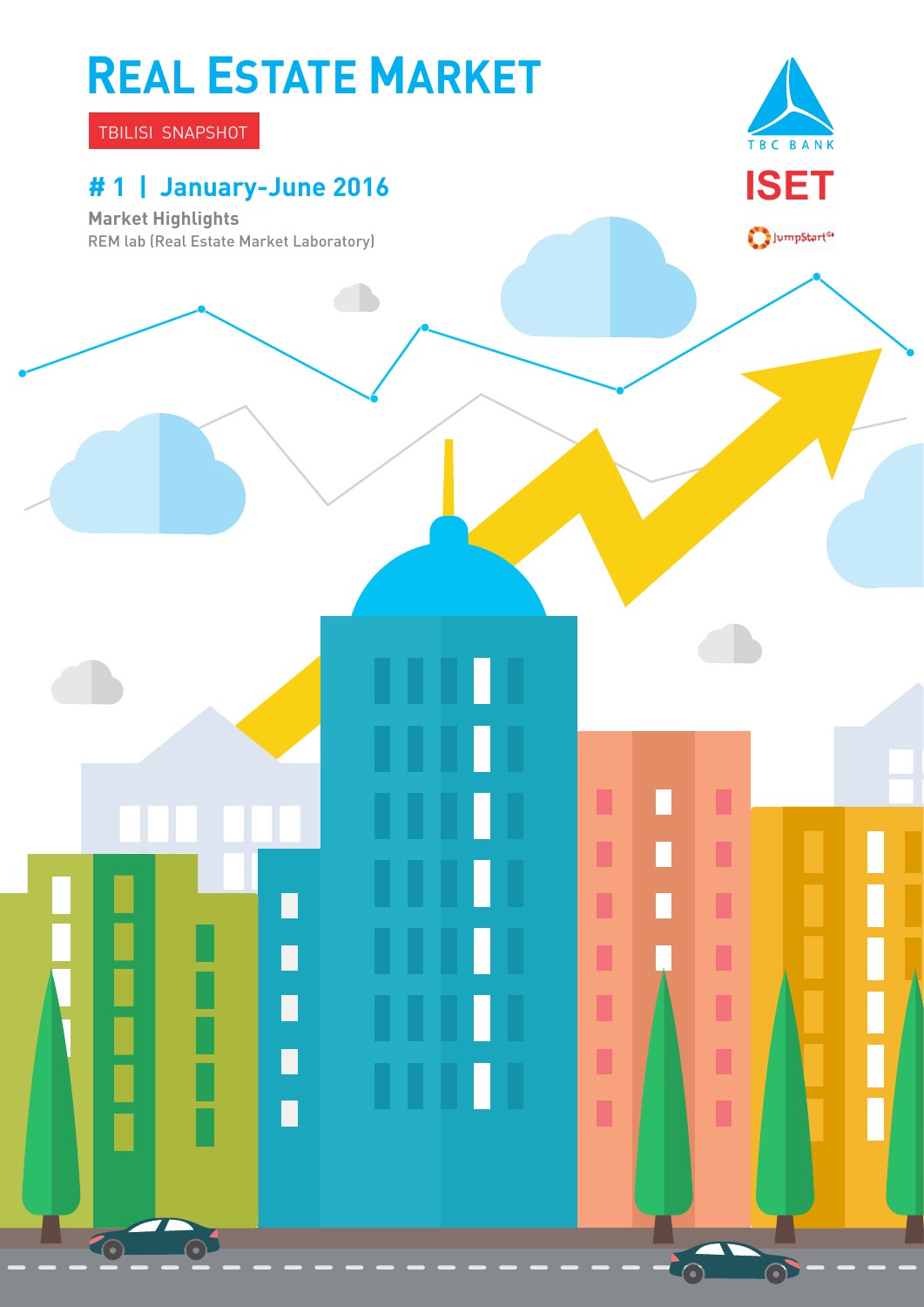

### **RESIDENTIAL PROPERTY PRICES IN TBILISI CITY**

Average Sale Price in Tbilisi City & Districts Average Rent Price in Tbilisi City & Districts REI: SPI & RPI



### **COMMERCIAL PROPERTY PRICES IN TBILISI CITY**

Average Sale Price in Tbilisi City Average Rent Price in Tbilisi City REI: SPI & RPI



**REAL PROPERTY SALES IN TBILISI CITY** Number of Sales in Tbilisi City & Districts



 **METHODOLOGICAL FRAME**

Real Estate Index (REI) is an index, which represents real value of the real estate. Whenever we observe the prices of real estate, the first thing we look at is the average price per square meter. However, average price can increase, if the sales of better quality properties (more flats in central districts or renovation etc.) increases, which does not mean that generally real estate prices went up. We need Real Estate Price Index to track pure price changes. REI excludes `QUALITY EFFECT` and observes how price of the given property changes comparing it to the base period (April 2015).

Types of REI are Sale Price Index (SPI) & Rent Price Index (RPI). For more details see annex - methodological frame on pg. 21

### **ABBREVIATIONS USED**

- **ASP** Average Sale Price per sq.m.
- **ARP** Average Rent Price per sq.m.
- **SPI**  Sale Price Index
- **RPI**  Rent Price Index
- **MoM**  Month-over-Month Change
- **YoY**  Year-over-Year Change
- **X-RATE**  Exchange Rate

© REM lab (Real Estate Market Laboratory), 2016 Joint project of TBC BANK & ISET Policy Institute supported by Jumpstart Georgia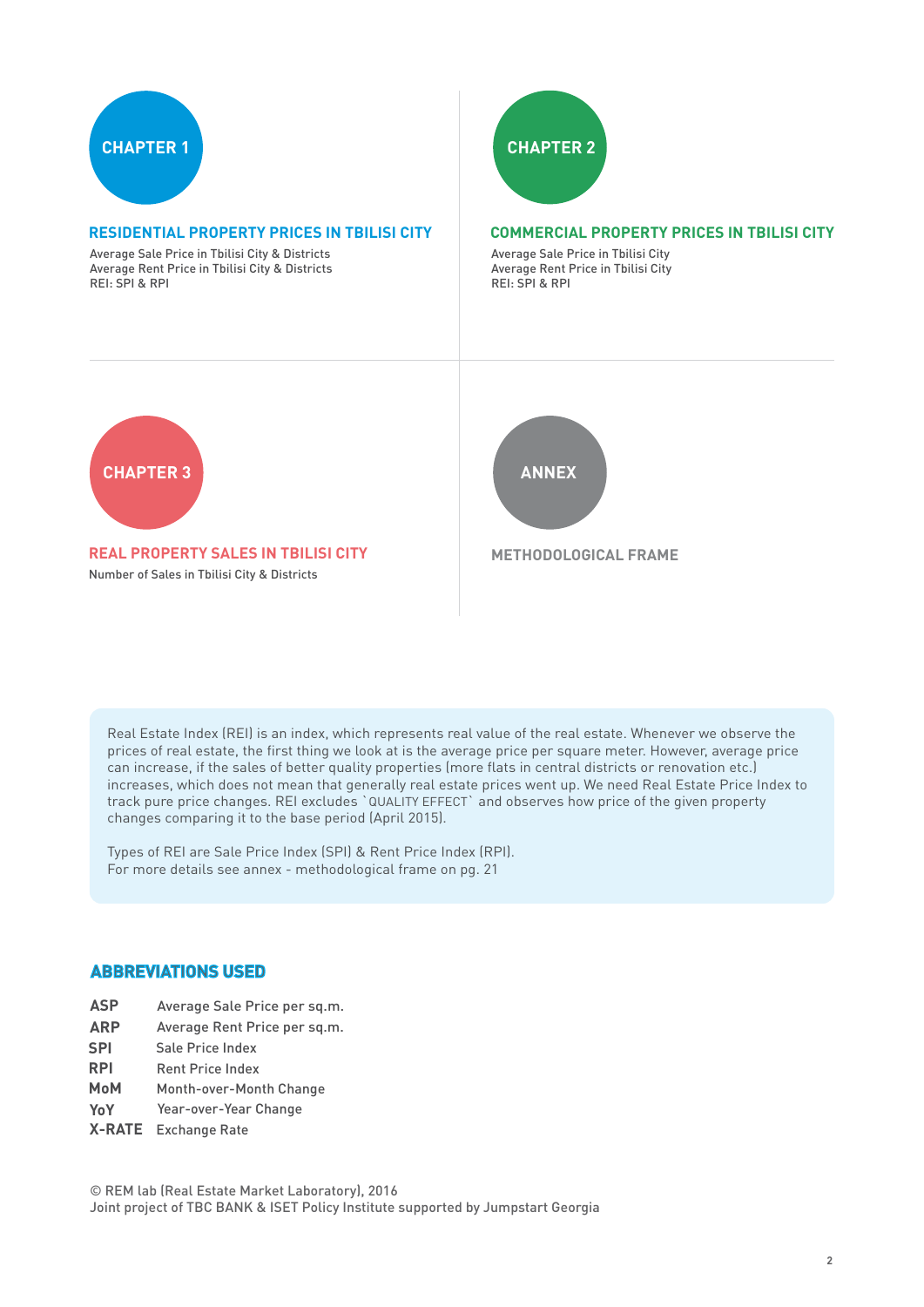# CHAPTER 1 **RESIDENTIAL PROPERTY PRICES IN TBILISI CITY**

**Source: REM lab (Real Estate Market Laboratory)**

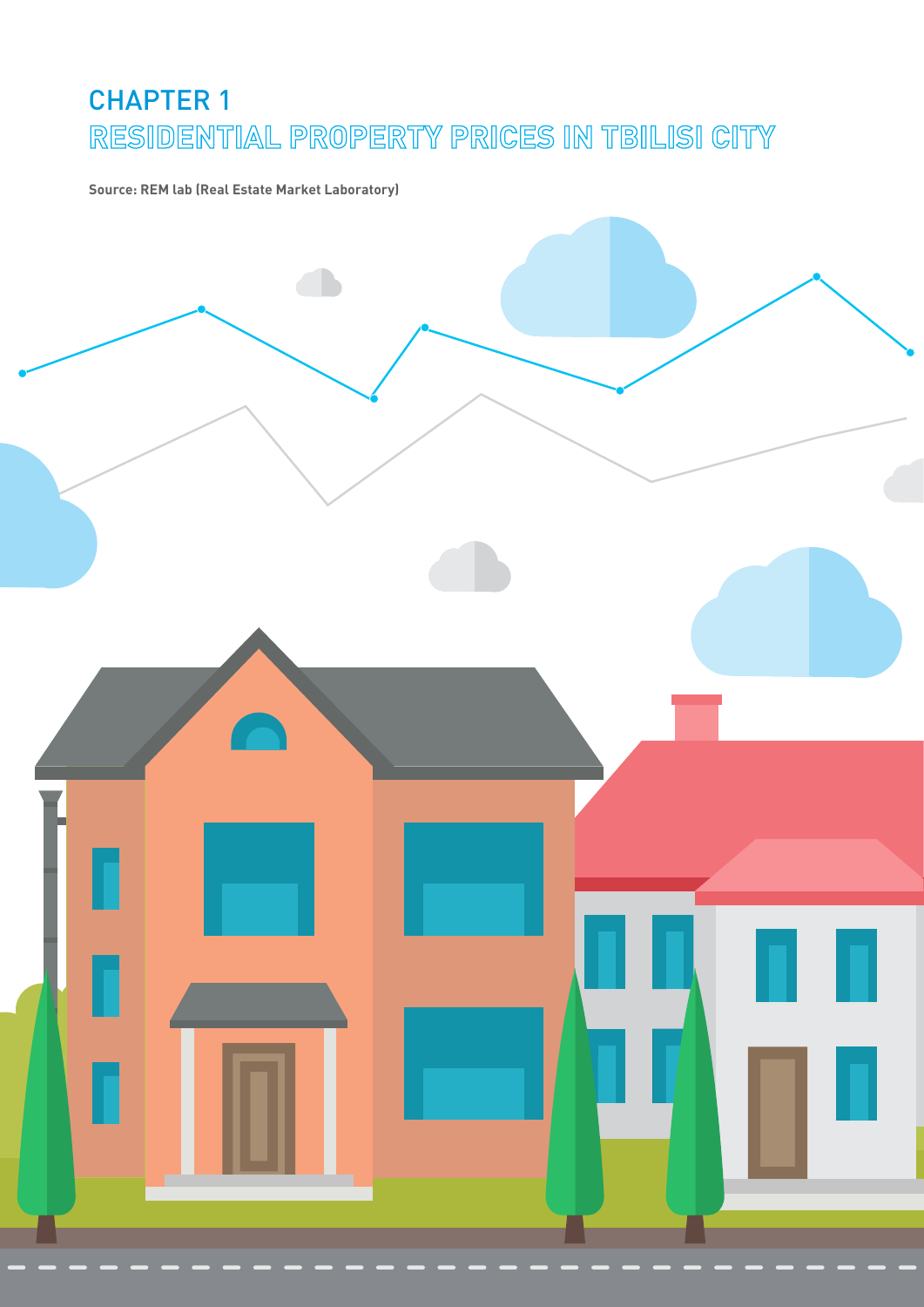### **1.1 SALE OF RESIDENTIAL PROPERTY**

KEY DATA | June 2016... ASP/SPI for residential property... Tbilisi City



\* base period: April 2015

ASP for residential properties has fallen consistently over last 3 months, to its current level of USD 836 [GEL 1829]. ASP rose to a year-high of USD 900 [GEL 2159] in December 2015 and fell to a year-low of USD 836 [GEL 1940] in August 2015 and June 2016. Appreciation of GEL since February 2016 exerted downward pressure on prices expressed in local currency decreasing at faster rates compared to prices in USD.

### **ASP (USD, GEL) RESIDENTIAL PROPERTY... TBILISI CITY MONTHLY TREND, 2015-2016**

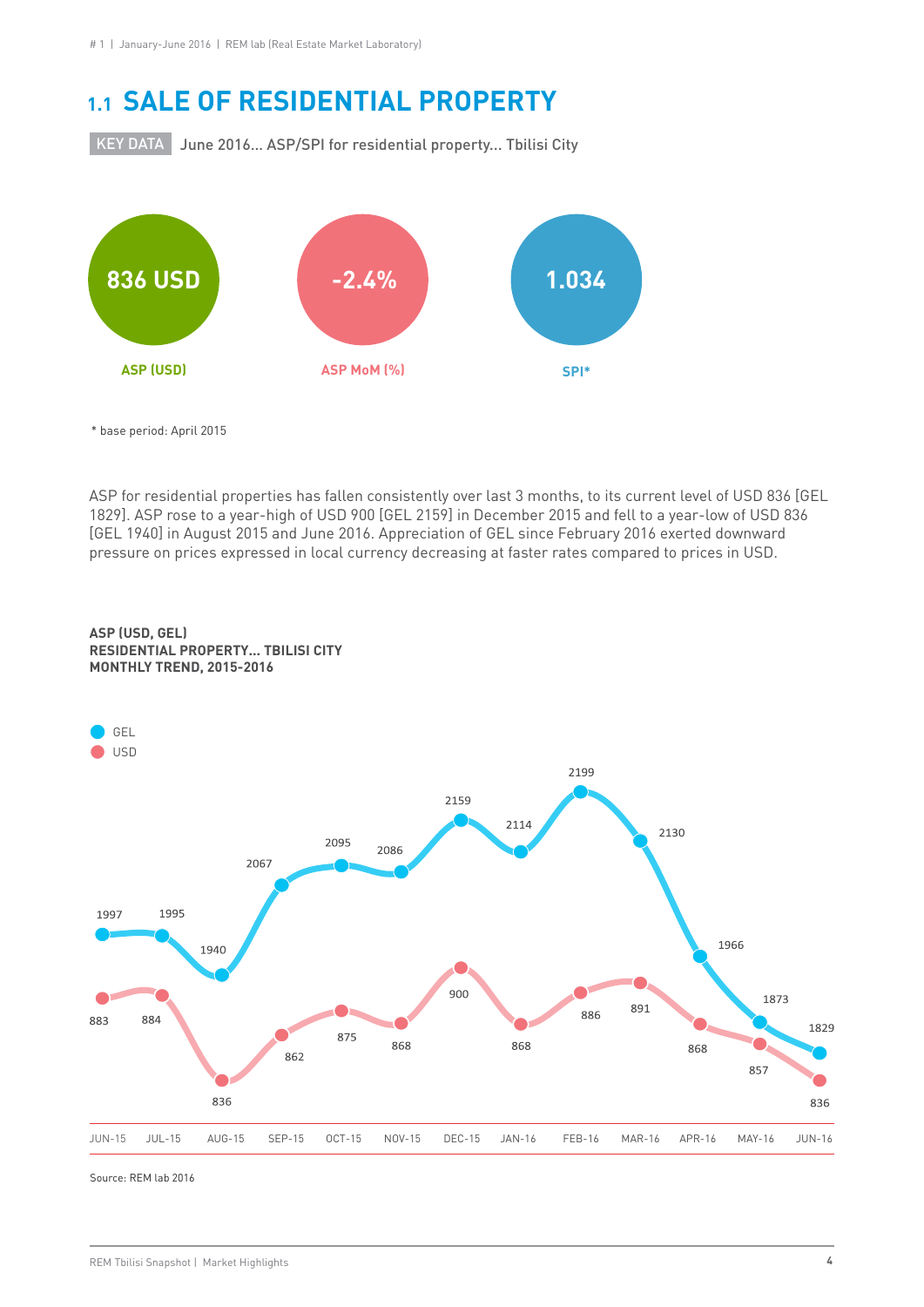### **ASP & X-RATE RESIDENTIAL PROPERTY… TBILISI CITY MONTHLY TREND, 2015-2016**

### (USD, GEL)

ASP & X-RATE USD|GEL

| $M - Y$       | ASP (USD) | USD   GEL | ASP (GEL) |  |
|---------------|-----------|-----------|-----------|--|
|               |           |           |           |  |
| <b>JUN-15</b> | 883       | 2.2629    | 1997      |  |
| <b>JUL-15</b> | 884       | 2.2564    | 1995      |  |
| <b>AUG-15</b> | 836       | 2.3199    | 1940      |  |
| <b>SEP-15</b> | 862       | 2.3985    | 2067      |  |
| <b>OCT-15</b> | 875       | 2.3928    | 2095      |  |
| <b>NOV-15</b> | 868       | 2.4017    | 2086      |  |
| <b>DEC-15</b> | 900       | 2.3992    | 2 1 5 9   |  |
| <b>JAN-16</b> | 868       | 2.4360    | 2 1 1 4   |  |
| <b>FEB-16</b> | 886       | 2.4829    | 2 1 9 9   |  |
| <b>MAR-16</b> | 891       | 2.3894    | 2 1 3 0   |  |
| <b>APR-16</b> | 868       | 2.2652    | 1966      |  |
| <b>MAY-16</b> | 857       | 2.1860    | 1873      |  |
| <b>JUN-16</b> | 836       | 2.1877    | 1829      |  |

Source: REM lab 2016

### MoM (%) ASP & X-RATE USD|GEL

| $M - Y$       | ASP (USD) | USD   GEL | ASP (GEL) |  |
|---------------|-----------|-----------|-----------|--|
|               |           |           |           |  |
| <b>JUN-15</b> | 0.2%      | $-2.6%$   | $-2.4\%$  |  |
| <b>JUL-15</b> | 0.2%      | $-0.3%$   | $-0.1\%$  |  |
| <b>AUG-15</b> | $-5.5%$   | 2.8%      | $-2.8%$   |  |
| <b>SEP-15</b> | 3.1%      | $3.4\%$   | $6.6\%$   |  |
| <b>OCT-15</b> | 1.6%      | $-0.2%$   | 1.3%      |  |
| NOV-15        | $-0.8%$   | 0.4%      | $-0.4%$   |  |
| <b>DEC-15</b> | 3.6%      | $-0.1\%$  | 3.5%      |  |
| <b>JAN-16</b> | $-3.6%$   | 1.5%      | $-2.1%$   |  |
| <b>FEB-16</b> | 2.1%      | $1.9\%$   | $4.0\%$   |  |
| <b>MAR-16</b> | 0.6%      | $-3.8%$   | $-3.2%$   |  |
| <b>APR-16</b> | $-2.6%$   | $-5.2%$   | $-7.7%$   |  |
| MAY-16        | $-1.3%$   | $-3.5%$   | $-4.7%$   |  |
| <b>JUN-16</b> | $-2.4%$   | 0.1%      | $-2.3%$   |  |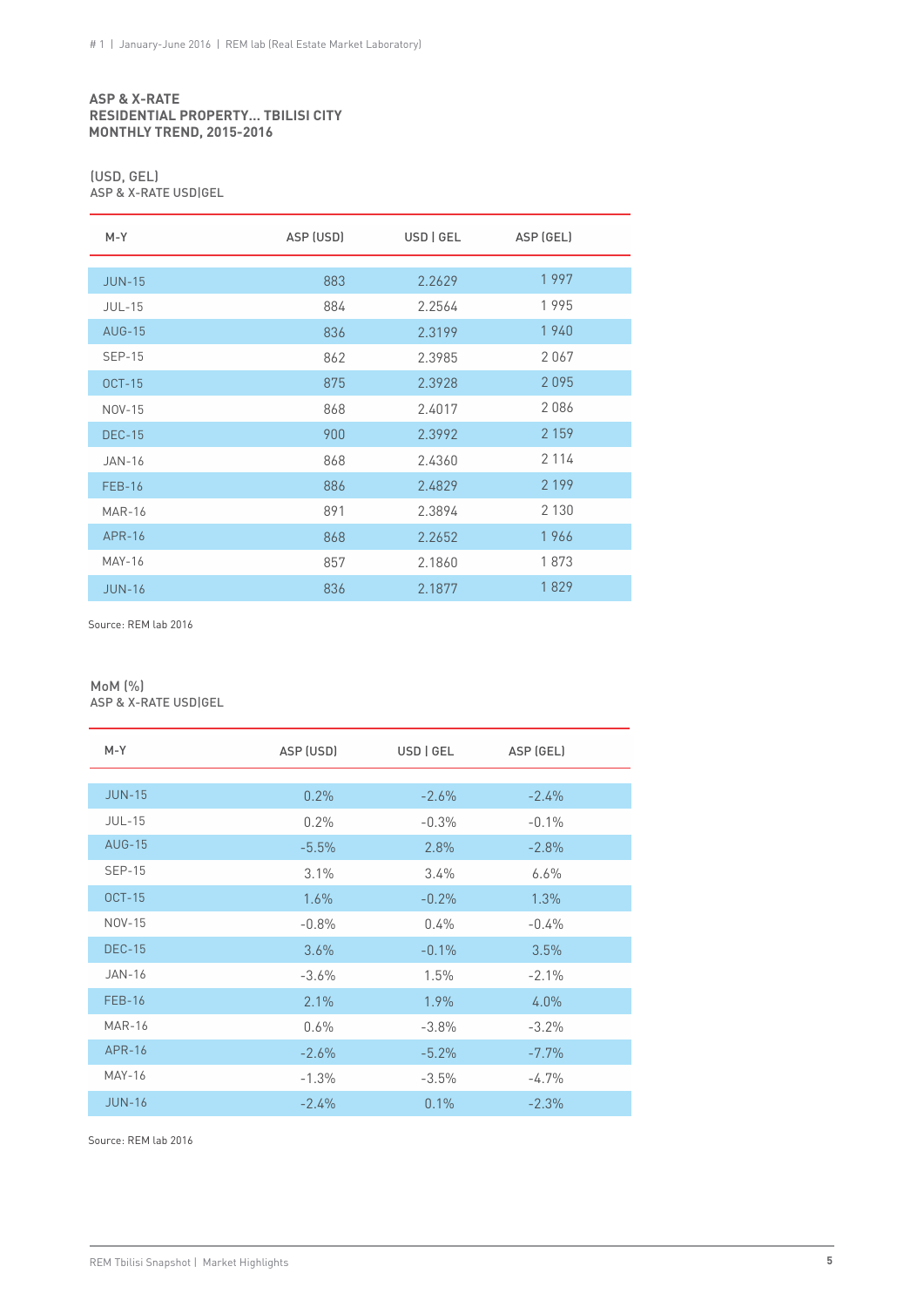SPI for residential property reached 1.034 in June 2016, which represents 0.5% increase MoM and 1.8% decrease YoY. Therefore, observed decrease of ASP for last month is reflection of lower quality of supply rather than deterioration in market fundamentals.





Source: REM lab 2016

Mtatsminda with ASP of USD 1011 continues to be one of the most expensive districts in Tbilisi City, followed by Saburtalo [USD 904] and Vake [USD 899] well above Tbilisi City ASP of USD 836.

### **ASP (USD, GEL) & MoM (%) RESIDENTIAL PROPERTY... TBILISI CITY & DISTRICTS JUNE 2016**

| <b>DISTRICT</b>     | ASP (USD) | MoM (%)  | ASP (GEL) | $M \circ M$ $(\% )$ |
|---------------------|-----------|----------|-----------|---------------------|
|                     |           |          |           |                     |
| <b>SABURTALO</b>    | 904       | $-1.2%$  | 1977      | $-1.1%$             |
| GLDANI              | 553       | $-1.6%$  | 1 2 0 9   | $-1.5%$             |
| NADZALADEVI         | 630       | 4.2%     | 1 3 7 8   | 4.2%                |
| <b>DIDUBE</b>       | 782       | $2.4\%$  | 1 7 1 1   | 2.5%                |
| <b>VAKE</b>         | 899       | $-7.0\%$ | 1967      | $-6.9\%$            |
| <b>MTATSMINDA</b>   | 1011      | $-0.4%$  | 2 2 1 1   | $-0.4%$             |
| <b>CHUGHURETI</b>   | 751       | $-3.1\%$ | 1644      | $-3.0\%$            |
| <b>ISANI</b>        | 662       | $0.6\%$  | 1449      | 0.7%                |
| <b>KRTSANISI</b>    | 783       | 8.3%     | 1 7 1 3   | 8.4%                |
| SAMGORI             | 544       | 2.6%     | 1 1 8 9   | $2.6\%$             |
| <b>TBILISI CITY</b> | 836       | $-2.4%$  | 1829      | $-2.3%$             |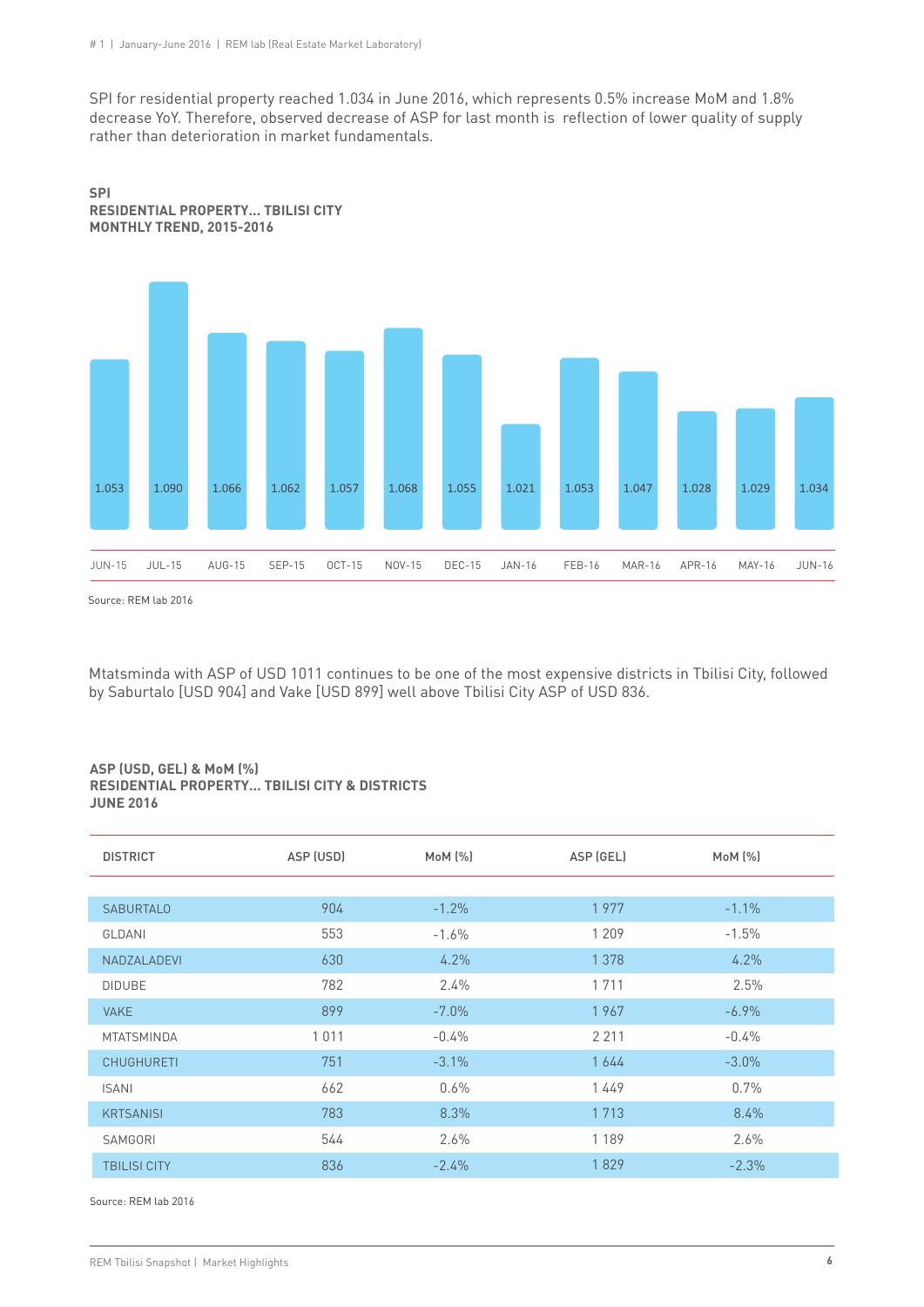Samgori with ASP of USD 544 remains the cheapest district of the capital. Price dynamics by district reflects overall decreasing trend in ASP with Vake taking the major hit of -7.0% MoM.



**ASP (USD) & MoM (%) RESIDENTIAL PROPERTY... TBILISI CITY & DISTRICTS JUNE, 2016**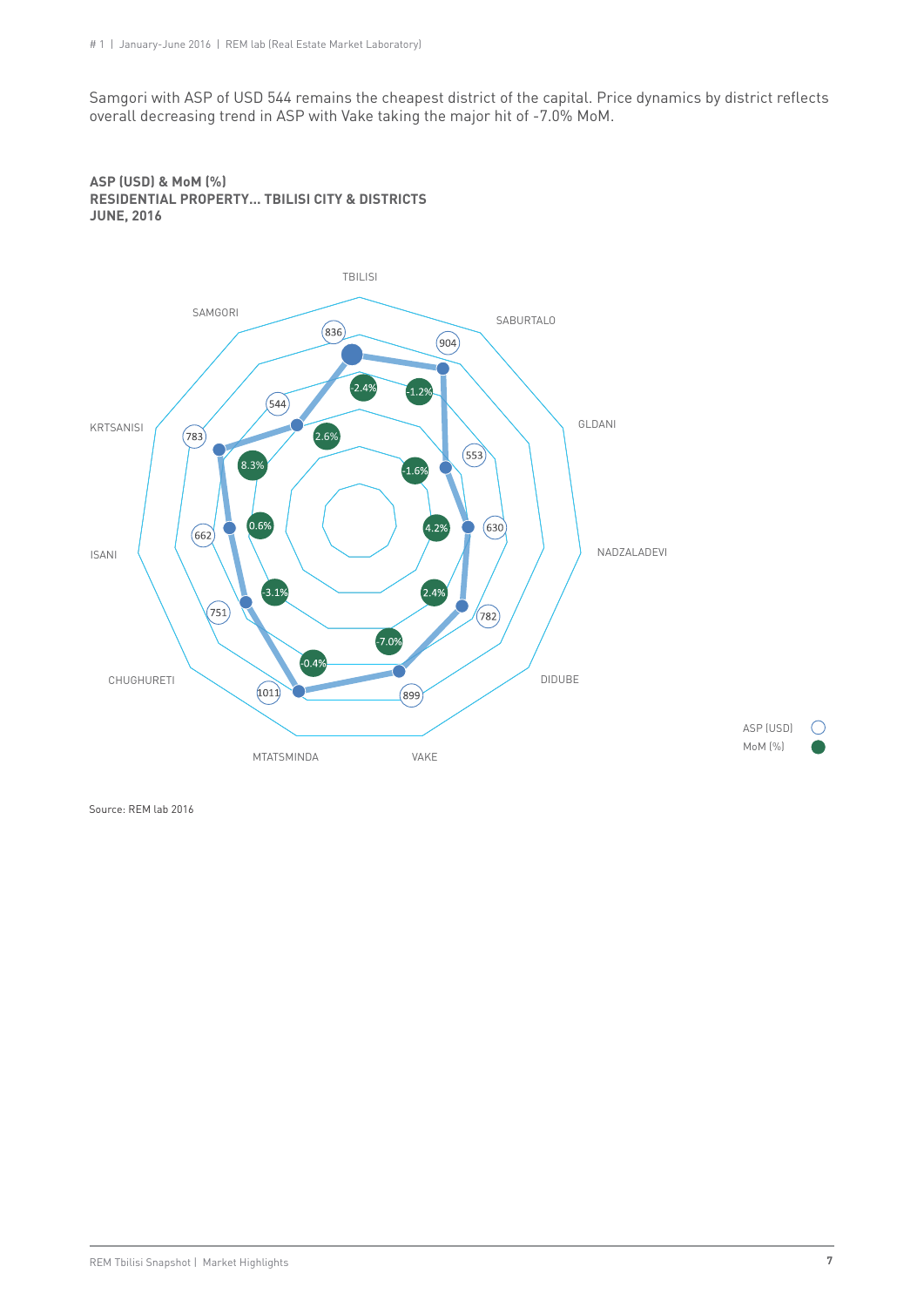### **1.2 RENT OF RESIDENTIAL PROPERTY**

KEY DATA | June 2016... ARP/RPI for residential property... Tbilisi City



\* base period: April 2015

ARP for residential properties trended downward since November 2015 with short-lived upticks throughout. In June 2016 the sharpest growth of ARP was observed with 9.4% increase in both currencies (USD and GEL).



**ARP (USD, GEL) RESIDENTIAL PROPERTY... TBILISI CITY MONTHLY TREND, 2015-2016**

Source: REM lab 2016

RPI peaked in September 2015 reaching 1.131 and continued to slowly trend downwards ending up at 0.865 in May 2016, which was below base value of April 2015 and RPI of the same month of previous year [1.079]. In June 2016 RPI grew at 0.942 (increase by 8.9% MoM).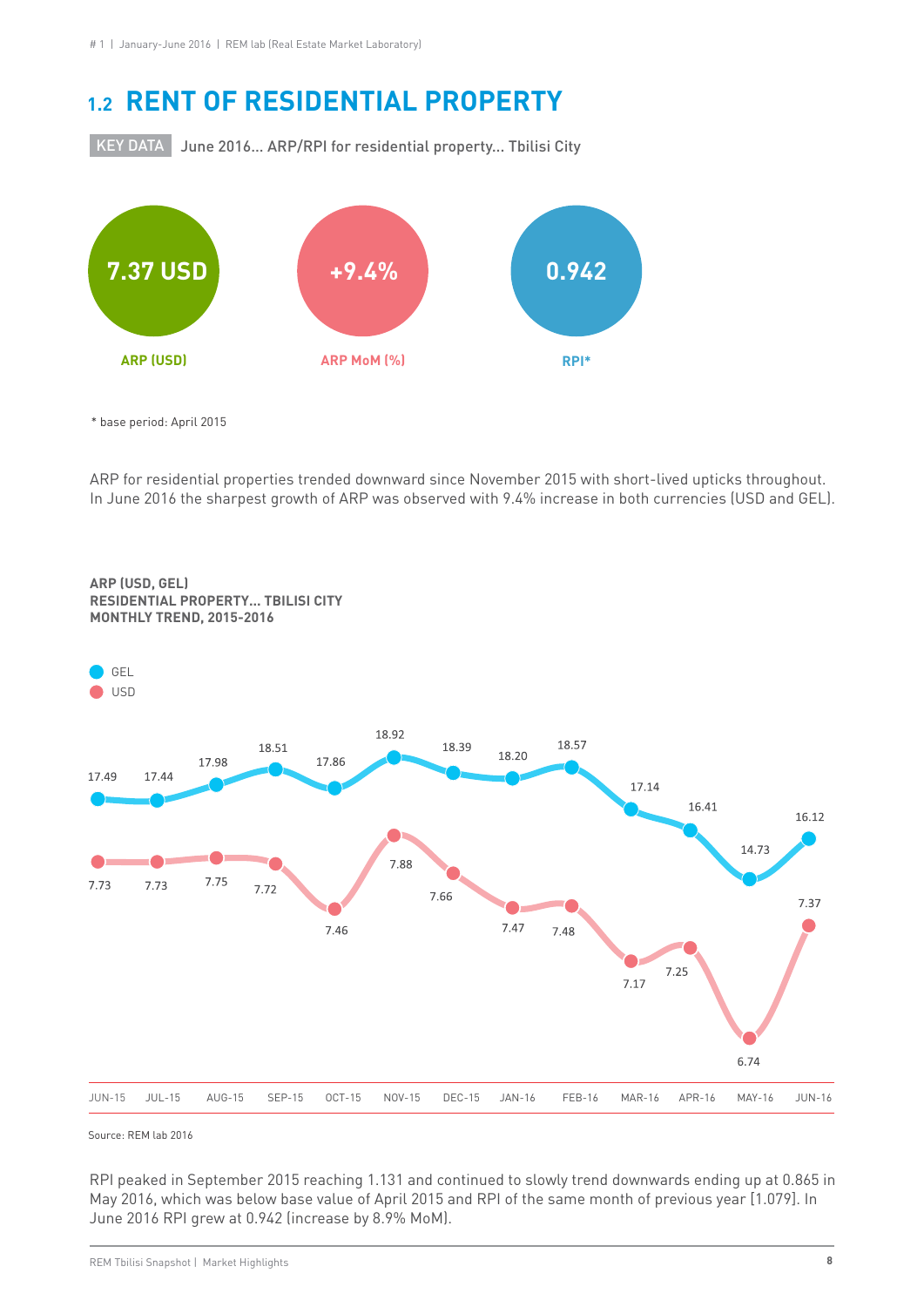### **ARP & X-RATE RESIDENTIAL PROPERTY… TBILISI CITY MONTHLY TREND, 2015-2016**

### (USD, GEL) ARP & X-RATE USD|GEL

| $M-Y$         | ARP (USD) | USD   GEL | ARP (GEL) |
|---------------|-----------|-----------|-----------|
|               |           |           |           |
| <b>JUN-15</b> | 7.99      | 2.2629    | 18.07     |
| <b>JUL-15</b> | 7.73      | 2.2564    | 17.44     |
| <b>AUG-15</b> | 7.75      | 2.3199    | 17.98     |
| <b>SEP-15</b> | 7.72      | 2.3985    | 18.51     |
| $OCT-15$      | 7.46      | 2.3928    | 17.86     |
| <b>NOV-15</b> | 7.88      | 2.4017    | 18.92     |
| <b>DEC-15</b> | 7.66      | 2.3992    | 18.39     |
| <b>JAN-16</b> | 7.47      | 2.4360    | 18.20     |
| <b>FEB-16</b> | 7.48      | 2.4829    | 18.57     |
| <b>MAR-16</b> | 7.17      | 2.3894    | 17.14     |
| APR-16        | 7.25      | 2.2652    | 16.41     |
| <b>MAY-16</b> | 6.74      | 2.1860    | 14.73     |
| <b>JUN-16</b> | 7.37      | 2.1877    | 16.12     |

Source: REM lab 2016

### MoM (%) ARP & X-RATE USD|GEL

| $M-Y$         | ARP (USD) | USD   GEL | ARP (GEL) |
|---------------|-----------|-----------|-----------|
|               |           |           |           |
| <b>JUN-15</b> | $-3.1%$   | $-2.6%$   | $-5.6%$   |
| <b>JUL-15</b> | $-3.2\%$  | $-0.3%$   | $-3.5%$   |
| <b>AUG-15</b> | 0.3%      | 2.8%      | 3.1%      |
| $SEP-15$      | $-0.4\%$  | $3.4\%$   | 2.9%      |
| <b>OCT-15</b> | $-3.3%$   | $-0.2%$   | $-3.5%$   |
| NOV-15        | 5.5%      | 0.4%      | 5.9%      |
| <b>DEC-15</b> | $-2.7%$   | $-0.1%$   | $-2.8%$   |
| <b>JAN-16</b> | $-2.5%$   | 1.5%      | $-1.0%$   |
| <b>FEB-16</b> | 0.1%      | 1.9%      | 2.1%      |
| <b>MAR-16</b> | $-4.1\%$  | $-3.8%$   | $-7.7%$   |
| <b>APR-16</b> | 1.0%      | $-5.2%$   | $-4.2%$   |
| <b>MAY-16</b> | $-7.0\%$  | $-3.5%$   | $-10.2%$  |
| <b>JUN-16</b> | 9.4%      | 0.1%      | 9.4%      |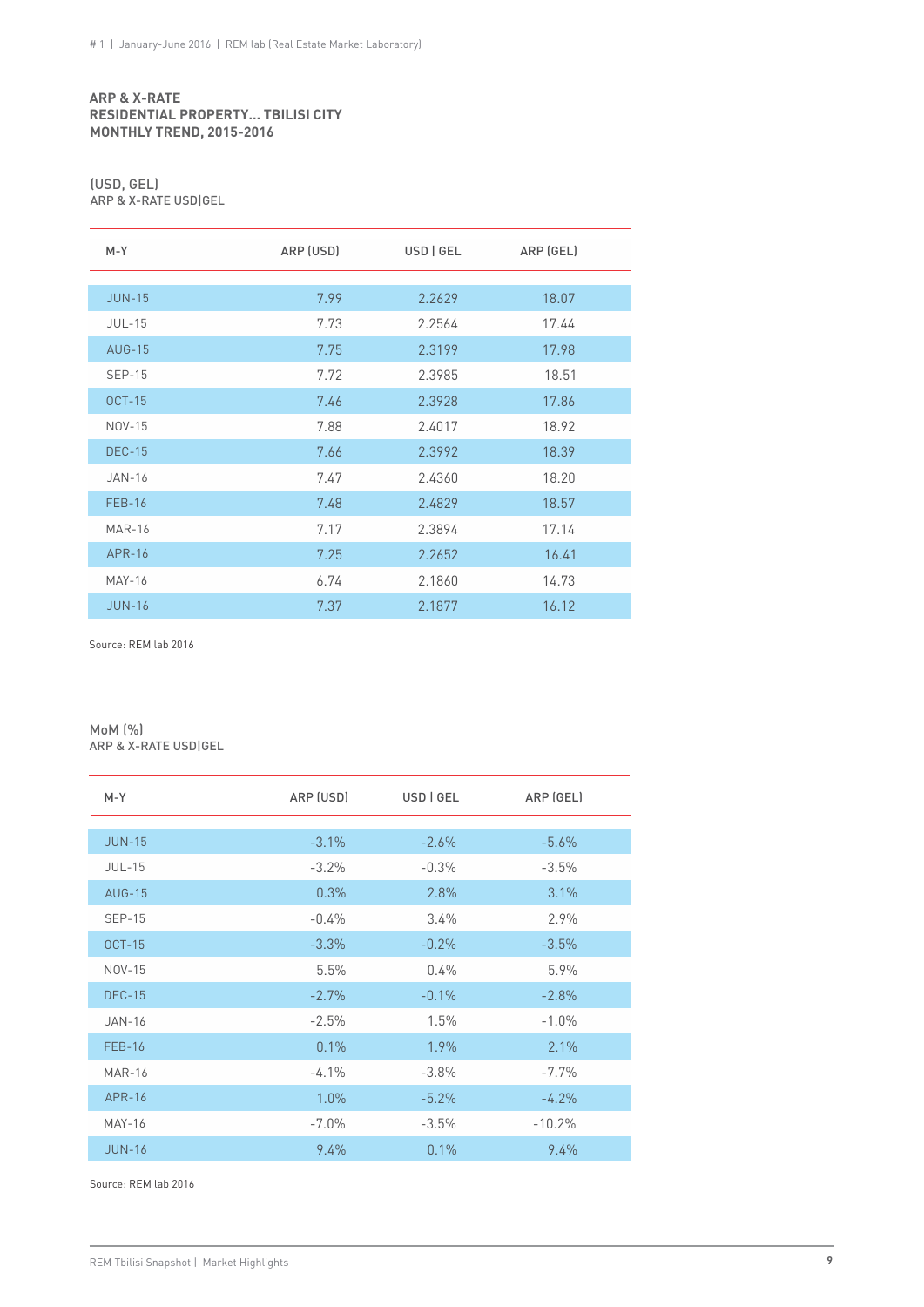### **RPI RESIDENTIAL PROPERTY... TBILISI CITY MONTHLY TREND, 2015-2016**



Source: REM lab 2016

ARP also varies significantly from district to district. Mtatsminda and Vake, the most expensive Tbilisi districts with USD 9.03 and USD 8.00 per sq.m, drive the overall average ARP (USD 7.37) of Tbilisi City.

#### **ARP (USD, GEL) & MoM (%) RESIDENTIAL PROPERTY… TBILISI CITY & DISTRICTS JUNE 2016**

| <b>DISTRICT</b>     | ARP (USD) | MoM (%) | ARP (GEL) | $M \circ M$ $(\% )$ |  |
|---------------------|-----------|---------|-----------|---------------------|--|
|                     |           |         |           |                     |  |
| <b>SABURTALO</b>    | 6.86      | 4.2%    | 15.01     | 4.3%                |  |
| GLDANI              | 5.13      | 7.3%    | 11.22     | 7.4%                |  |
| NADZALADEVI         | 5.05      | $-4.8%$ | 11.04     | $-4.7\%$            |  |
| <b>DIDUBE</b>       | 6.05      | $-1.4%$ | 13.23     | $-1.4%$             |  |
| <b>VAKE</b>         | 8.00      | 6.4%    | 17.51     | 6.5%                |  |
| <b>MTATSMINDA</b>   | 9.03      | 17.5%   | 19.76     | 17.6%               |  |
| <b>CHUGHURETI</b>   | 6.38      | 1.1%    | 13.95     | 1.1%                |  |
| <b>ISANI</b>        | 6.48      | 12.2%   | 14.17     | 12.3%               |  |
| <b>KRTSANISI</b>    | 7.22      | 3.9%    | 15.80     | 3.9%                |  |
| SAMGORI             | 5.04      | 9.2%    | 11.02     | 9.2%                |  |
| <b>TBILISI CITY</b> | 7.37      | 9.4%    | 16.12     | 9.4%                |  |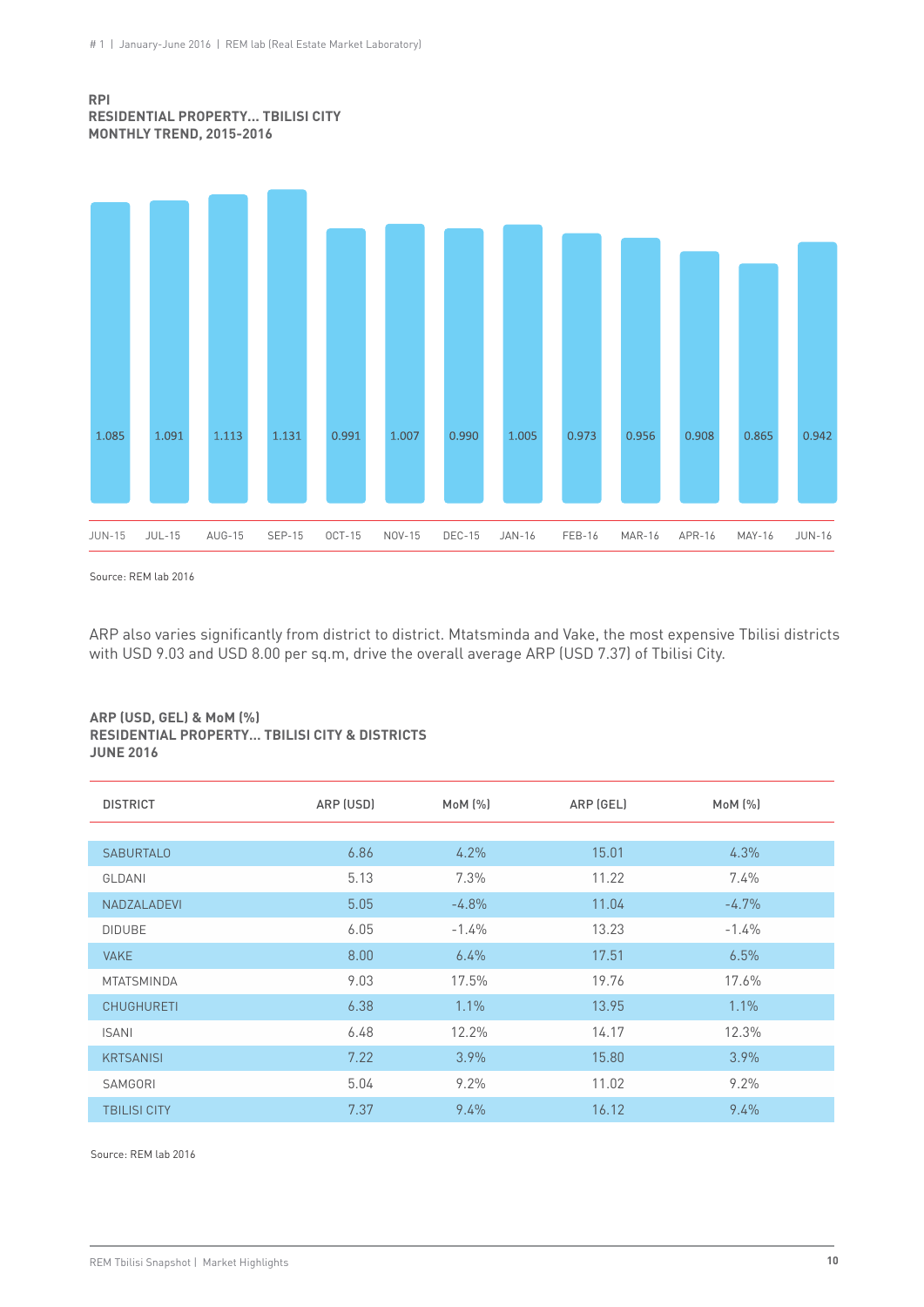During last month ARP grew in both districts by 17.5% (Mtatsminda) and 6.4% (Vake). The cheapest district Samgori (USD 5.04) also suffered the sharpest increase (9.2%) in ARP MoM.



**ARP (USD) & MoM (%) RESIDENTIAL PROPERTY... TBILISI CITY & DISTRICTS JUNE, 2016**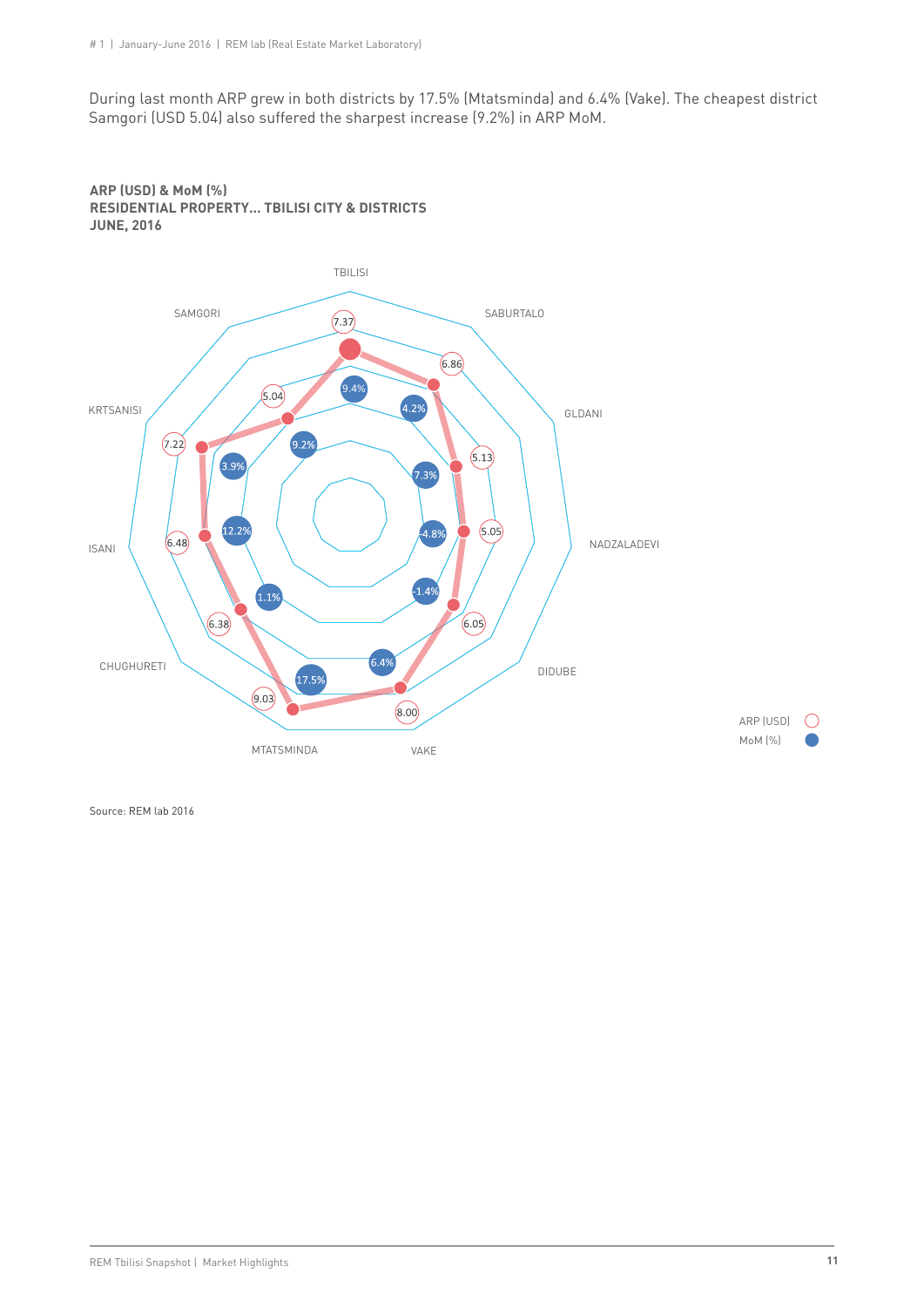# CHAPTER 2 **COMMERCIAL PROPERTY PRICES IN TBILISI CITY**

**Source: REM lab (Real Estate Market Laboratory)**

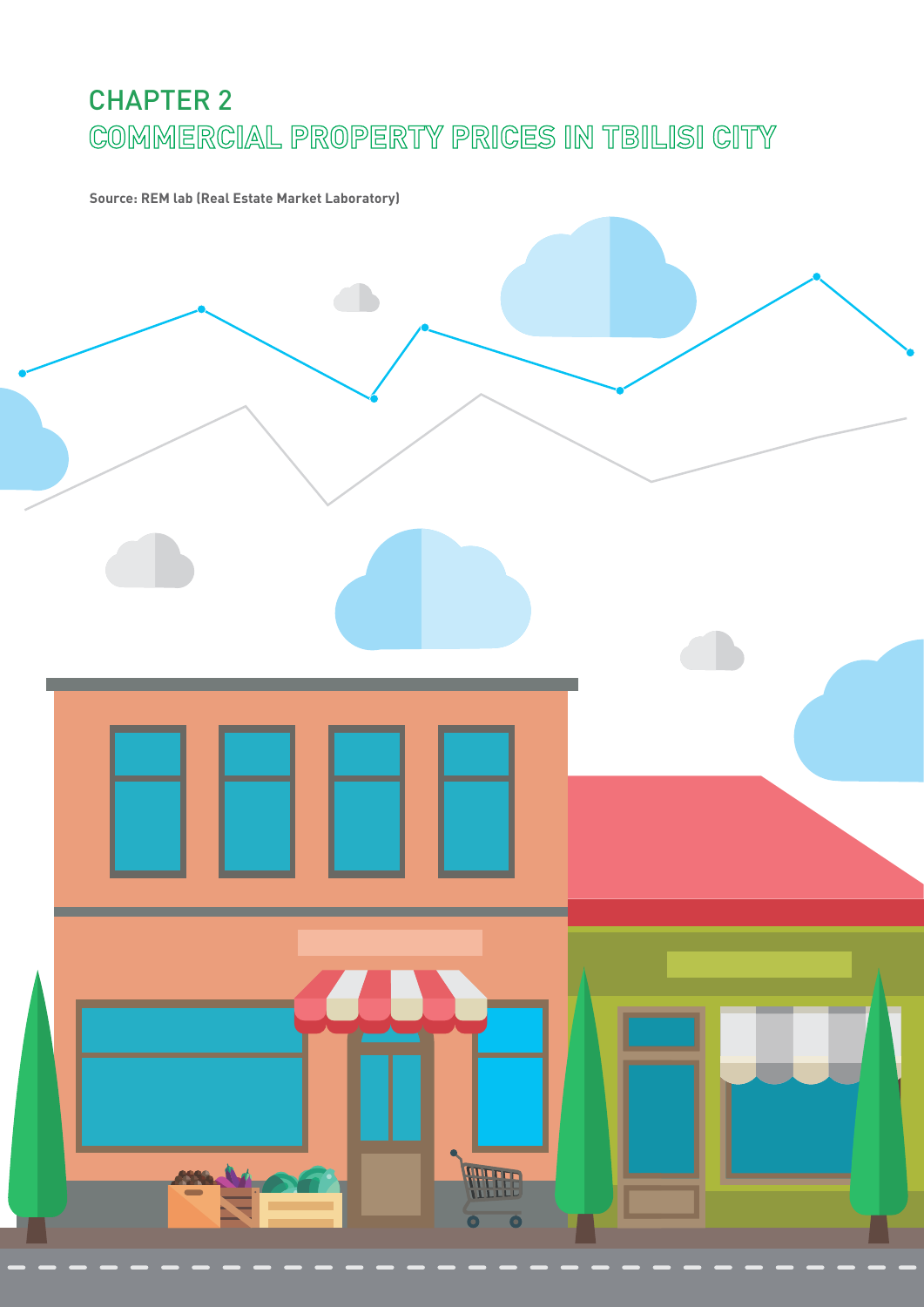### **2.1 SALE OF COMMERCIAL PROPERTY**

KEY DATA June 2016... ASP/SPI for commercial property... Tbilisi City



 <sup>\*</sup> base period - April 2015

Since peaking at USD 1230 in July 2015, ASP of commercial properties continued to decline except for short periods reaching its current price of USD 1119. Prices in local currency replicate the trend during the whole 12-month period, except months with fast GEL appreciation.



### **ASP (USD, GEL) COMMERCIAL PROPERTY... TBILISI CITY MONTHLY TREND, 2015-2016**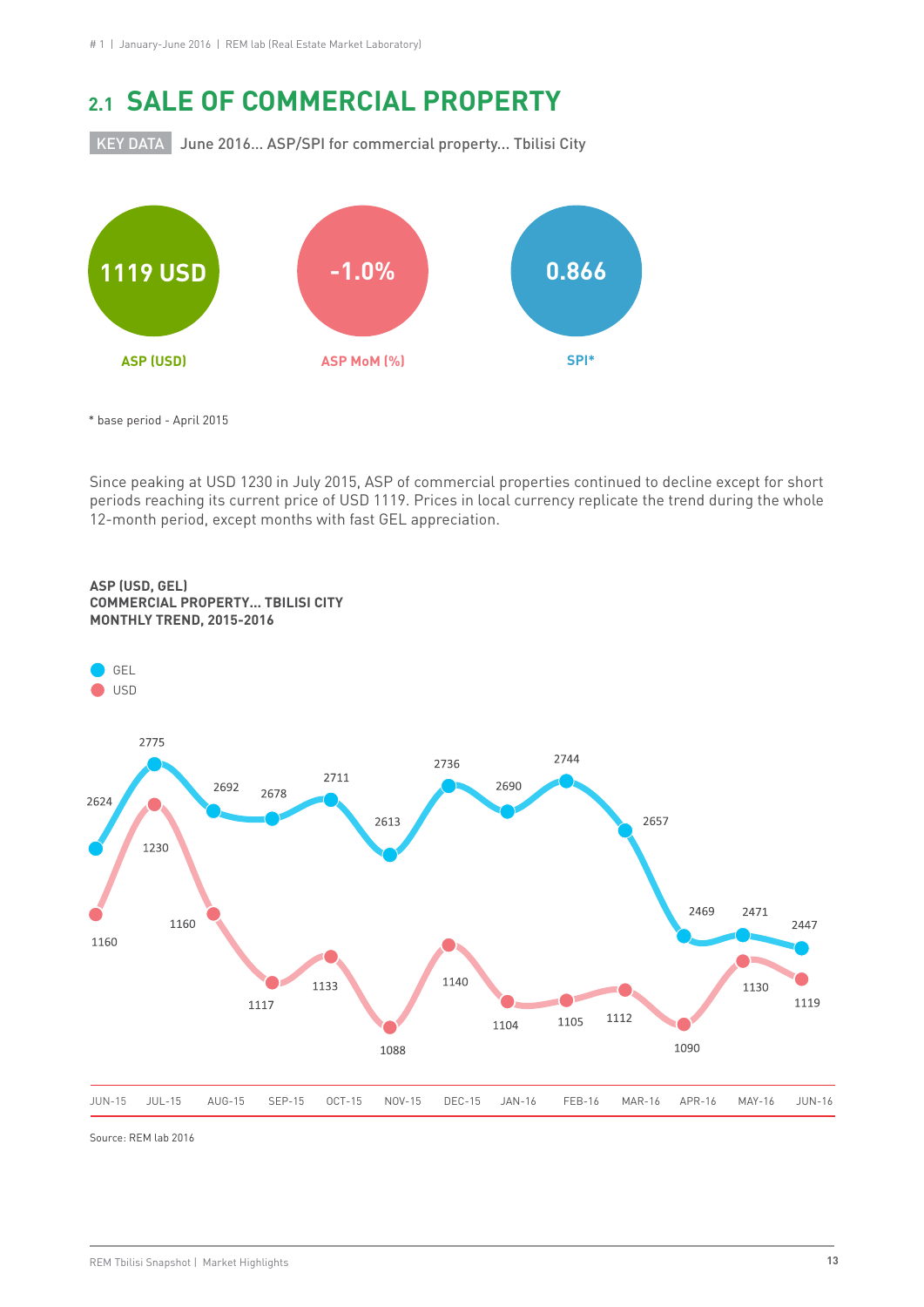### **ASP & X-RATE COMMERCIAL PROPERTY… TBILISI CITY MONTHLY TREND, 2015-2016**

#### (USD, GEL) ASP & X-RATE USD|GEL

| $M - Y$       | ASP (USD) | USD   GEL | ASP (GEL) |
|---------------|-----------|-----------|-----------|
|               |           |           |           |
| <b>JUN-15</b> | 1 1 6 0   | 2.2629    | 2624      |
| <b>JUL-15</b> | 1 2 3 0   | 2.2564    | 2775      |
| <b>AUG-15</b> | 1 1 6 0   | 2.3199    | 2692      |
| <b>SEP-15</b> | 1 1 1 7   | 2.3985    | 2678      |
| <b>OCT-15</b> | 1 1 3 3   | 2.3928    | 2 7 1 1   |
| NOV-15        | 1088      | 2.4017    | 2613      |
| <b>DEC-15</b> | 1 1 4 0   | 2.3992    | 2 7 3 6   |
| <b>JAN-16</b> | 1 1 0 4   | 2.4360    | 2690      |
| $FEB-16$      | 1 1 0 5   | 2.4829    | 2 744     |
| <b>MAR-16</b> | 1 1 1 2   | 2.3894    | 2657      |
| <b>APR-16</b> | 1090      | 2.2652    | 2469      |
| <b>MAY-16</b> | 1 1 3 0   | 2.1860    | 2471      |
| <b>JUN-16</b> | 1 1 1 9   | 2.1877    | 2447      |

Source: REM lab 2016

### MoM (%) ASP & X-RATE USD|GEL

| $M-Y$         | ASP (USD) | USD   GEL | ASP (GEL) |
|---------------|-----------|-----------|-----------|
|               |           |           |           |
| <b>JUN-15</b> | $6.4\%$   | $-2.6%$   | 3.7%      |
| <b>JUL-15</b> | 6.0%      | $-0.3%$   | 5.7%      |
| <b>AUG-15</b> | $-5.7\%$  | 2.8%      | $-3.0\%$  |
| $SEP-15$      | $-3.8\%$  | $3.4\%$   | $-0.5%$   |
| <b>OCT-15</b> | 1.5%      | $-0.2%$   | 1.2%      |
| NOV-15        | $-4.0\%$  | $0.4\%$   | $-3.6%$   |
| <b>DEC-15</b> | 4.8%      | $-0.1%$   | 4.7%      |
| $JAN-16$      | $-3.2%$   | 1.5%      | $-1.7%$   |
| <b>FEB-16</b> | 0.1%      | $1.9\%$   | 2.0%      |
| <b>MAR-16</b> | 0.6%      | $-3.8%$   | $-3.2%$   |
| <b>APR-16</b> | $-2.0%$   | $-5.2%$   | $-7.1\%$  |
| <b>MAY-16</b> | 3.7%      | $-3.5%$   | 0.1%      |
| <b>JUN-16</b> | $-1.0%$   | 0.1%      | $-0.9%$   |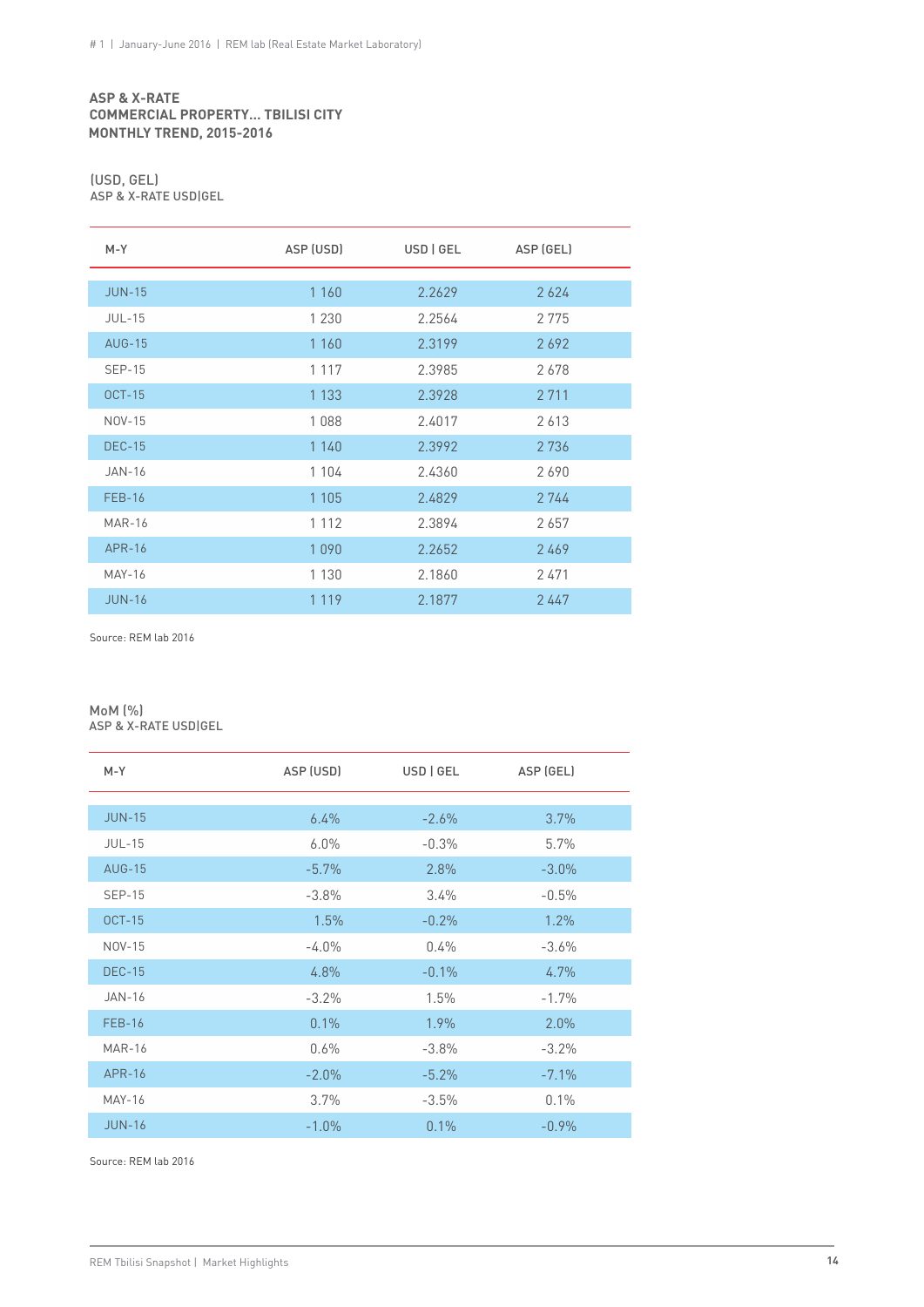#### # 1 | January-June 2016 | REM lab (Real Estate Market Laboratory)

SPI for commercial property reached its all-year minimum of 0.838 in April 2016 and maximum of 1.006 in July 2015, the only month, when SPI exceeded base value (April, 2015). Last month has brought sharp decrease (by 10.0% | MoM) in prices bringing SPI close to data for March 2016.



**SPI COMMERCIAL PROPERTY... TBILISI CITY MONTHLY TREND, 2015-2016**

Source: REM lab 2016

### **2.2 RENT OF COMMERCIAL PROPERTY**

KEY DATA June 2016… ARP/RPI for commercial property... Tbilisi City



\* base period - April 2015

ARP peaked at a year-high of USD 12.03 in September 2015 and currently stands at USD 10.58, slightly higher than a year-low of USD 10.07 in April 2016. Starting from September 2015, ARP in local currency also show pronounced downward-sloping trend.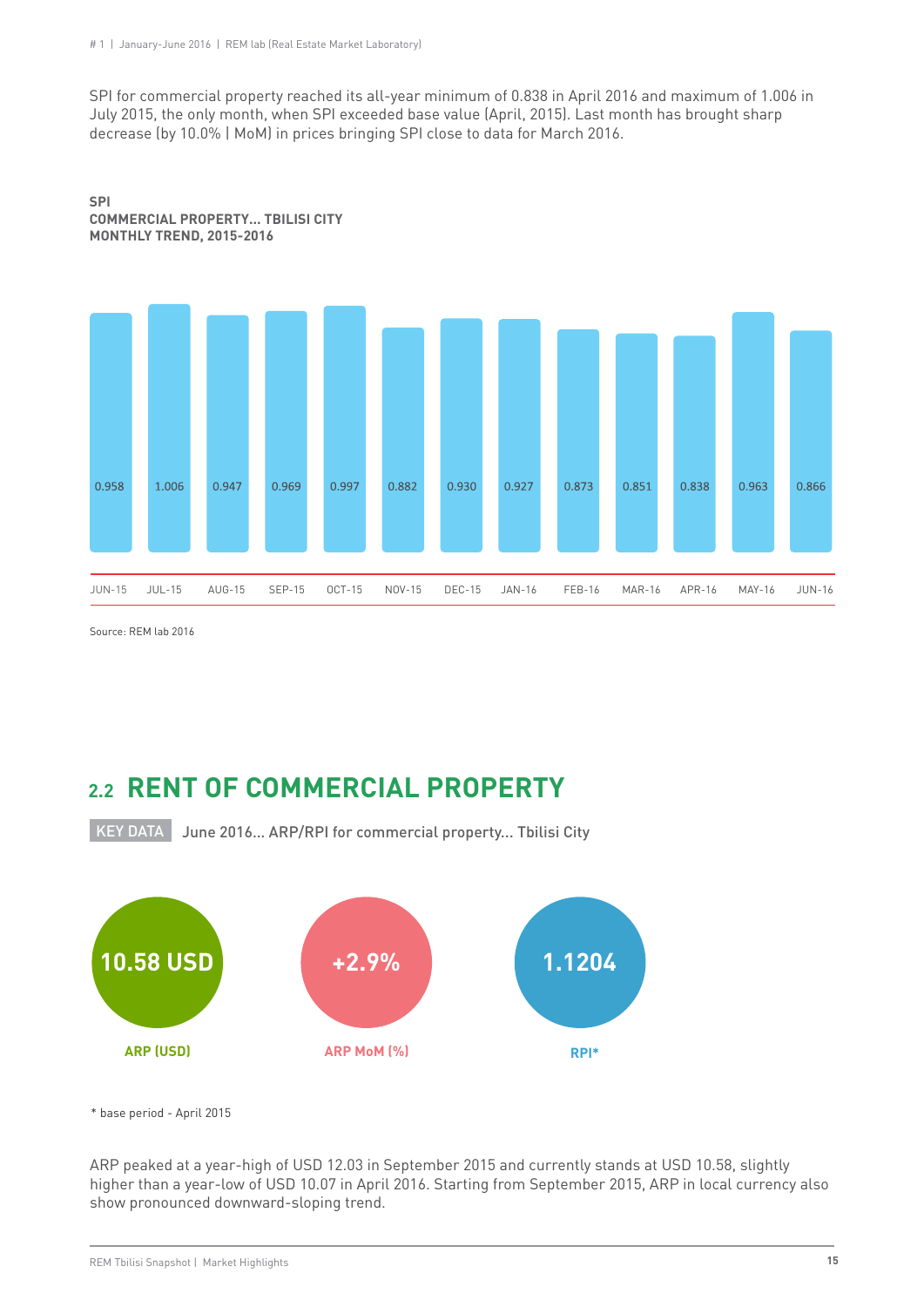### **ARP (USD, GEL) COMMERCIAL PROPERTY... TBILISI CITY MONTHLY TREND, 2015-2016**



Source: REM lab 2016

#### **ARP & X-RATE COMMERCIAL PROPERTY… TBILISI CITY MONTHLY TREND, 2015-2016**

#### (USD, GEL) ARP & X-RATE USD|GEL

| $M-Y$         | ARP (USD) | USD   GEL | ARP (GEL) |
|---------------|-----------|-----------|-----------|
|               |           |           |           |
| <b>JUN-15</b> | 11.34     | 2.2629    | 25.66     |
| $JUL-15$      | 11.74     | 2.2564    | 26.49     |
| <b>AUG-15</b> | 11.95     | 2.3199    | 27.71     |
| $SEP-15$      | 12.03     | 2.3985    | 28.86     |
| $OCT-15$      | 11.34     | 2.3928    | 27.13     |
| NOV-15        | 11.23     | 2.4017    | 26.98     |
| <b>DEC-15</b> | 10.37     | 2.3992    | 24.88     |
| JAN-16        | 10.49     | 2.4360    | 25.55     |
| <b>FEB-16</b> | 10.82     | 2.4829    | 26.86     |
| <b>MAR-16</b> | 10.46     | 2.3894    | 24.98     |
| APR-16        | 10.07     | 2.2652    | 22.80     |
| <b>MAY-16</b> | 10.28     | 2.1860    | 22.47     |
| $JUN-16$      | 10.58     | 2.1877    | 23.14     |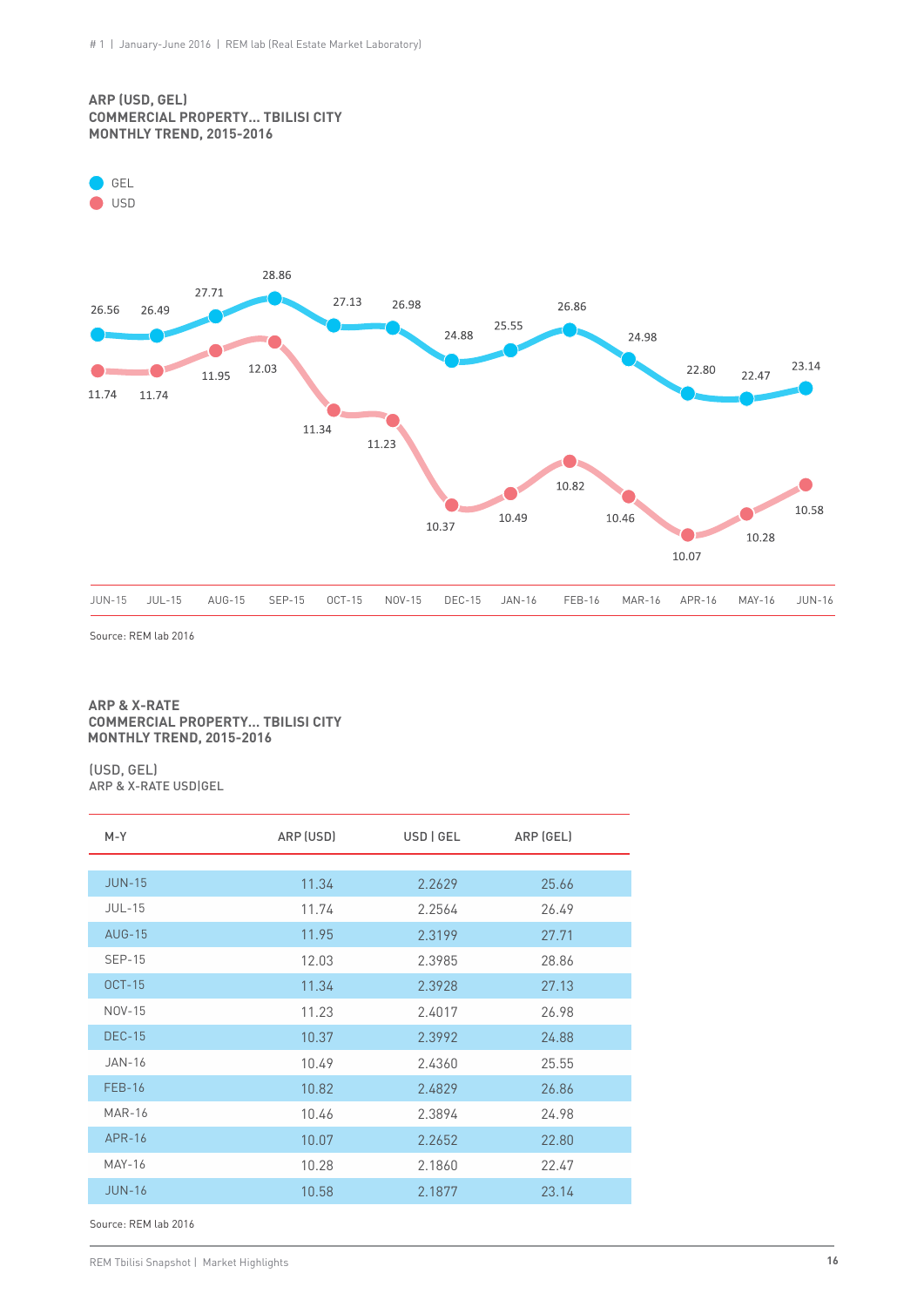### MoM (%) ARP & X-RATE USD|GEL

| $M-Y$         | ARP (USD) | USD   GEL | ARP (GEL) |  |
|---------------|-----------|-----------|-----------|--|
|               |           |           |           |  |
| <b>JUN-15</b> | $6.4\%$   | $-2.6%$   | 3.7%      |  |
| $JUL-15$      | $6.0\%$   | $-0.3%$   | 5.7%      |  |
| $AUG-15$      | $-5.7\%$  | 2.8%      | $-3.0\%$  |  |
| <b>SEP-15</b> | $-3.8%$   | 3.4%      | $-0.5%$   |  |
| $OCT-15$      | 1.5%      | $-0.2%$   | $1.2\%$   |  |
| NOV-15        | $-4.0\%$  | 0.4%      | $-3.6%$   |  |
| <b>DEC-15</b> | 4.8%      | $-0.1\%$  | $4.7\%$   |  |
| <b>JAN-16</b> | $-3.2%$   | 1.5%      | $-1.7%$   |  |
| <b>FEB-16</b> | 0.1%      | 1.9%      | 2.0%      |  |
| <b>MAR-16</b> | 0.6%      | $-3.8%$   | $-3.2%$   |  |
| <b>APR-16</b> | $-2.0\%$  | $-5.2\%$  | $-7.1\%$  |  |
| <b>MAY-16</b> | 3.7%      | $-3.5%$   | 0.1%      |  |
| <b>JUN-16</b> | $-1.0%$   | 0.1%      | $-0.9%$   |  |

Source: REM lab 2016

In contrast to SPI, RPI for commercial real estate almost always remained above its base value. Overall, the index exhibits more stability thus observed fluctuation in average prices is mostly due to quality changes of properties supplied rather than pure price effect.

### **RPI COMMERCIAL PROPERTY... TBILISI CITY MONTHLY TREND, 2015-2016**

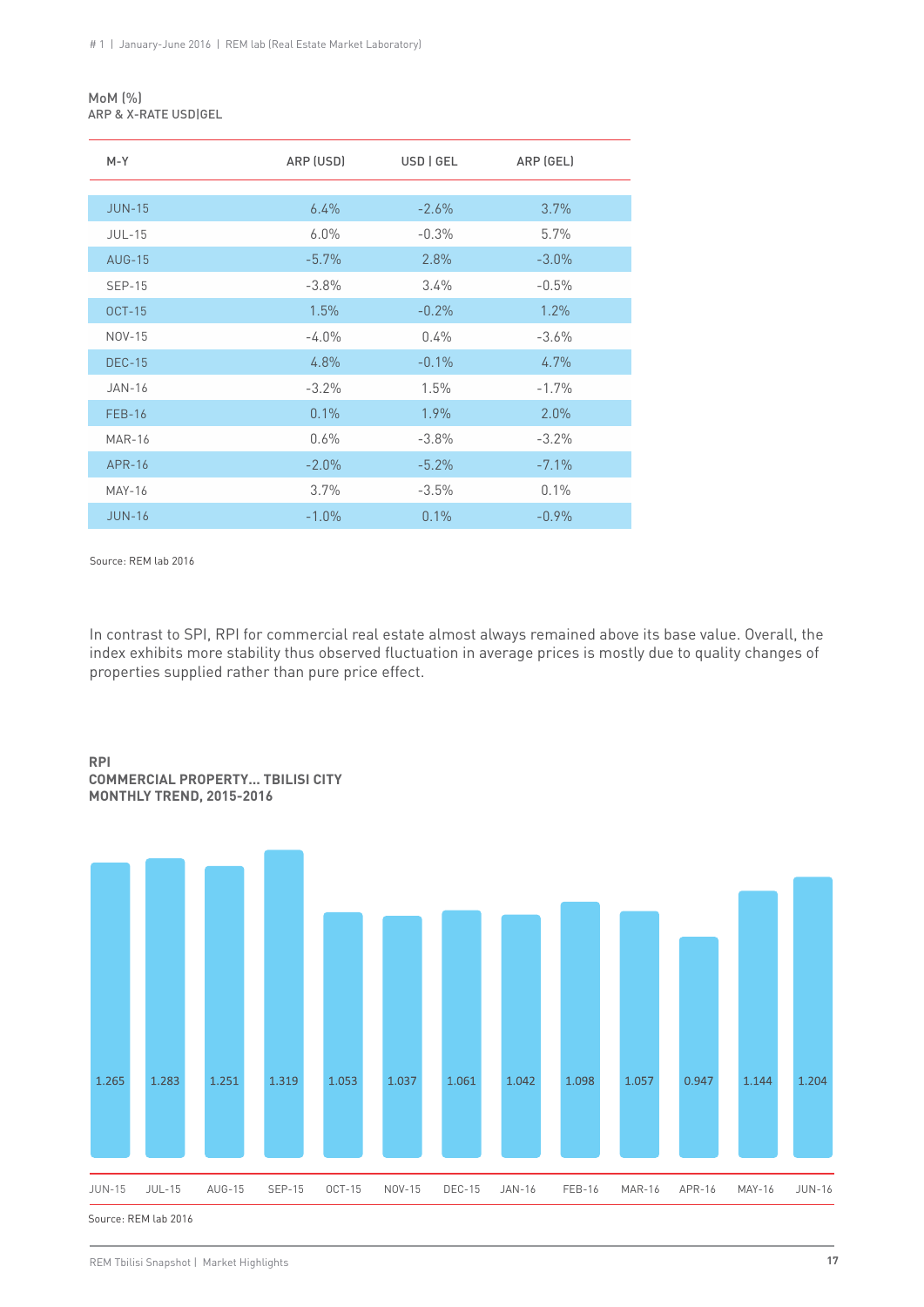# CHAPTER 3 **REAL PROPERTY SALES IN TBILISI CITY**

**Source: NAPR (National Agency of Public Registry)**

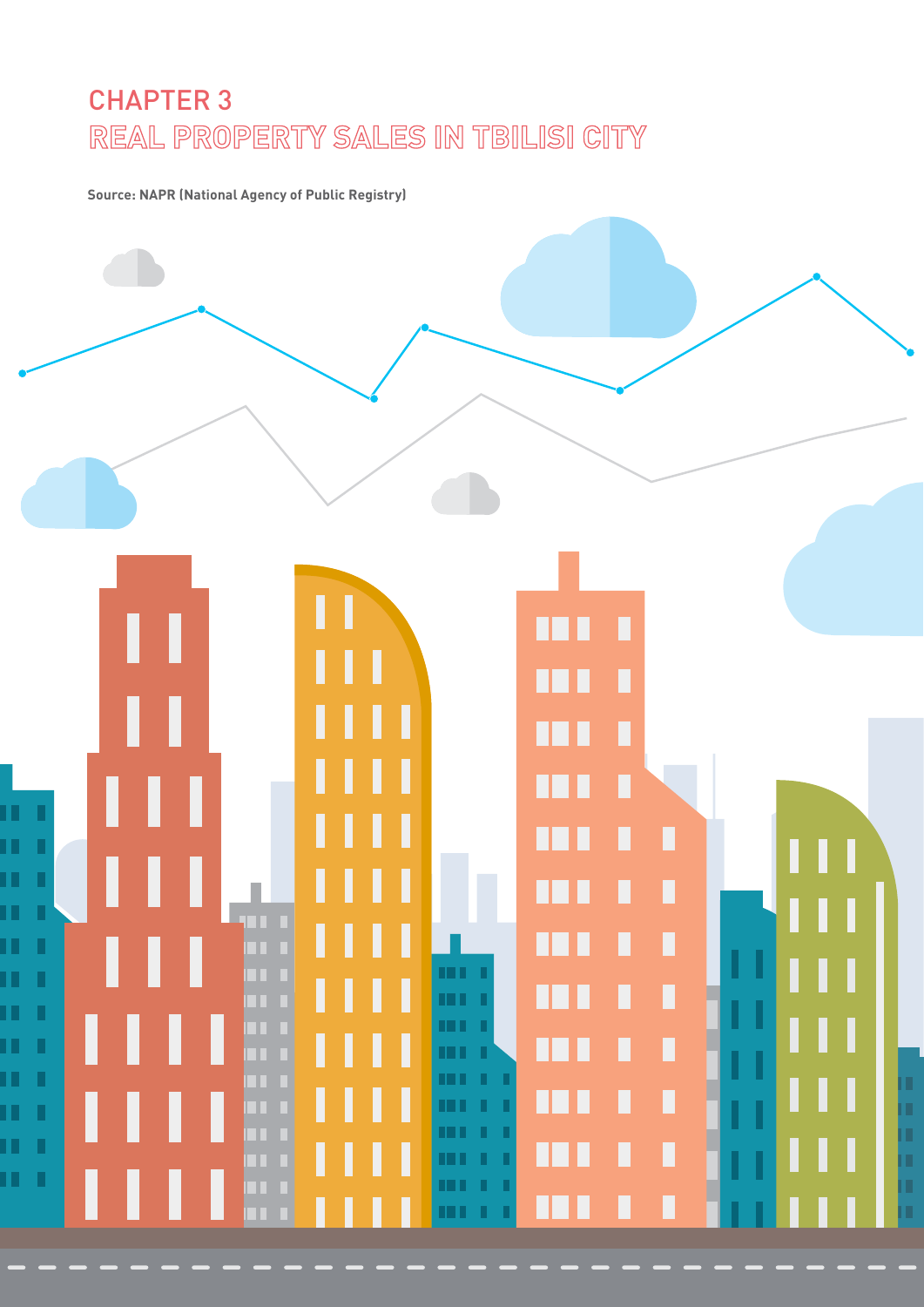### **3. REAL PROPERTY SALES IN TBILISI CITY**

**KEY DATA** 

June 2016… Sale Transactions... Tbilisi City



Tbilisi City continues to be the busiest market in the country. Tbilisi experienced mixed market conditions during the first months of 2016. The robust market activity of last December did not carry over into the first month of the current year (seasonal decrease), but the market activity picked up again in February 2016, followed by increase of sales in March (+9.5% | MoM) and decrease in April (-5.1% | MoM). Sales of real property dropped again in May (-8.9% | MoM) and grew in June (+15.4% | MoM) remaining busier than June of previous year (+30.7% | YoY).





Source: REM lab 2016

The share of Tbilisi City in total sales by Georgia is still high for current month (36.9%).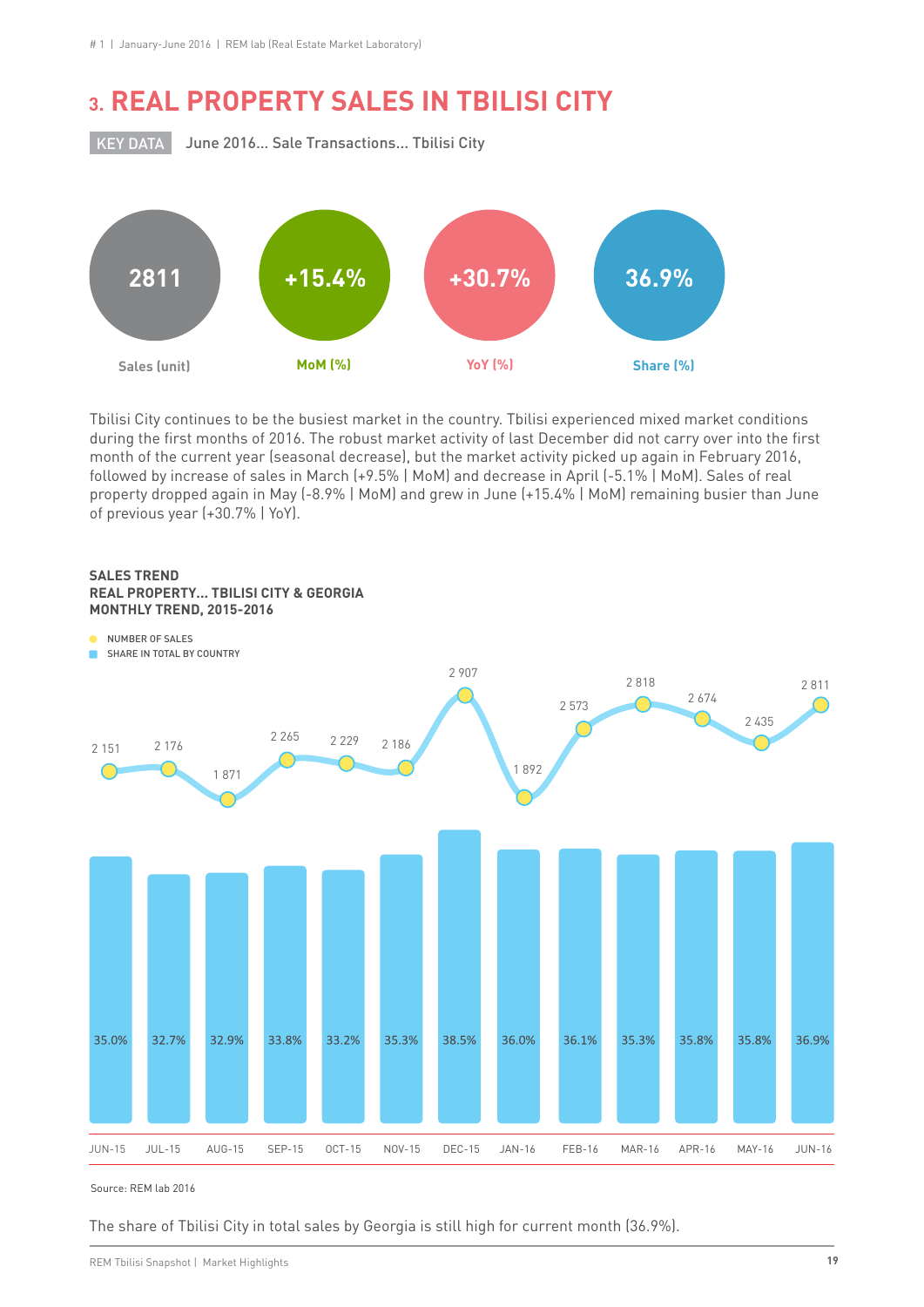### **SALES TREND REAL PROPERTY… TBILISI CITY & GEORGIA MONTHLY TREND, 2015-2016**

NUMBER OF SALES (UNIT), SHARE IN TOTAL (%)

| $M - Y$       | <b>TBILISI CITY</b> | <b>GEORGIA</b> | SHARE [%] |
|---------------|---------------------|----------------|-----------|
|               |                     |                |           |
| <b>JUN-15</b> | 2 1 5 1             | 6 1 3 8        | 35.0%     |
| <b>JUL-15</b> | 2 1 7 6             | 6 6 5 5        | 32.7%     |
| <b>AUG-15</b> | 1871                | 5687           | 32.9%     |
| <b>SEP-15</b> | 2 2 6 5             | 6703           | 33.8%     |
| $OCT-15$      | 2 2 2 9             | 6 704          | 33.2%     |
| NOV-15        | 2 1 8 6             | 6 1 9 1        | 35.3%     |
| <b>DEC-15</b> | 2 9 0 7             | 7547           | 38.5%     |
| $JAN-16$      | 1892                | 5 2 6 2        | 36.0%     |
| <b>FEB-16</b> | 2 5 7 3             | 7 1 3 5        | 36.1%     |
| <b>MAR-16</b> | 2818                | 7981           | 35.3%     |
| <b>APR-16</b> | 2674                | 7468           | 35.8%     |
| <b>MAY-16</b> | 2435                | 6806           | 35.8%     |
| $JUN-16$      | 2811                | 7620           | 36.9%     |

Source: NAPR 2016

Among districts, Vake and Saburtalo led the way with 20.2% and 14.7% share in total sales (real property sales in Tbilisi City), respectively.



### **SALE TRANSACTIONS SHARES BY DISTRICTS OF TBILISI CITY**

**JUNE, 2016**

Source: NAPR 2016

Samgori accounted for 11.2% of total sales, closely followed by Gldani (9.1%) and Isani (8.9%). In June 2016 the lowest share in total sales had Krtsanisi and Chughureti (3.7%-3.7%).